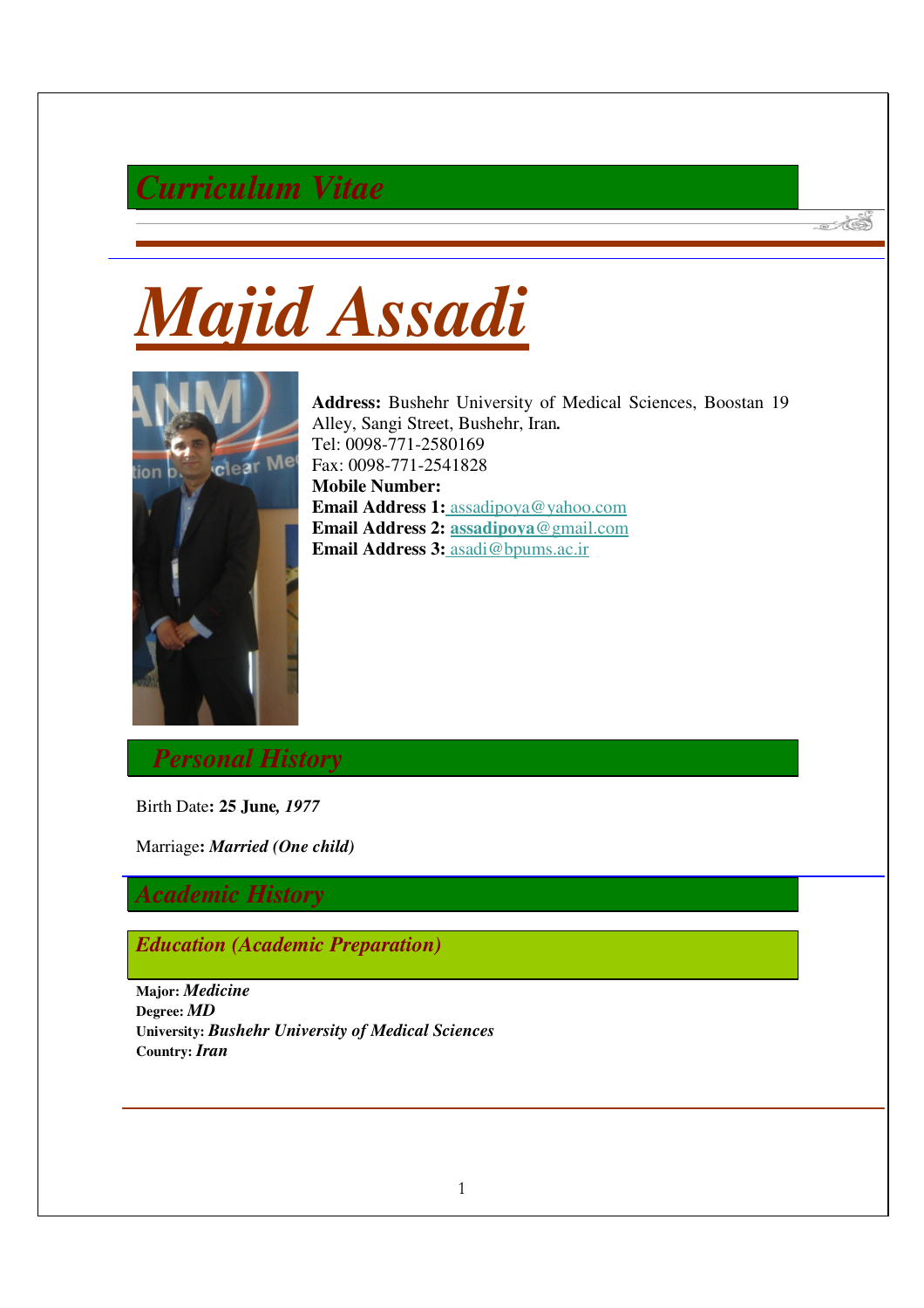**Major:** *Nuclear Medicine and Molecular Imaging*  **Position:** *Resident-Assistant*  **University:** *Tehran University of Medical Sciences* **Country:** *Iran* 

**Major:** *PET-CT*  **Position: Fellowship University: Stanford University Country: USA Major:** FAPSC **Position: Fellowship Body: Asian Society of Cardiology**

#### *Academic Appointments*

| Year         | <b>Academic Rank</b>                                                               | <b>Institution</b>          |
|--------------|------------------------------------------------------------------------------------|-----------------------------|
| 2011-Present | <b>Associate Prof. of Radiology Department</b> )<br>(Division of Nuclear Medicine) | <b>Bush.</b> Univ. Med. S.  |
| 2006-2011    | <b>Assistant Prof. of Radiology department</b><br>(Division of Nuclear Medicine)   | <b>Bush.</b> Univ. Med. Sc. |

### *Scientific-Executive Records*

**Title**: *Editor-in-Chief South Medical Journal (Official Journal of Bushehr University of Medical Sciences).* **Place**: *Bushehr University of Medical Sciences, Bushehr, IRAN* **Year** :*2009-present*

**Title**: *Associate Editor-in-Chief of World Journal of Gastroenterology (IF=2.10). Place: Year :2011-present* 

*Title: Sectional editor in the field of Radiology of Archives of Medical Science (AMS) (IF=1.214). Place: Poland. Year :2012-present* 

*Title: Editorial Board of World journal of Radiology Place: Year :2013-present* 

**Title**: *Reviewer of Diabetes care Journal.(IF=8.00) Place: USA Year: 2009*  **Title**: *Reviewer of Plos' one group Journals (IF=5.00). Place: USA Year: 2009*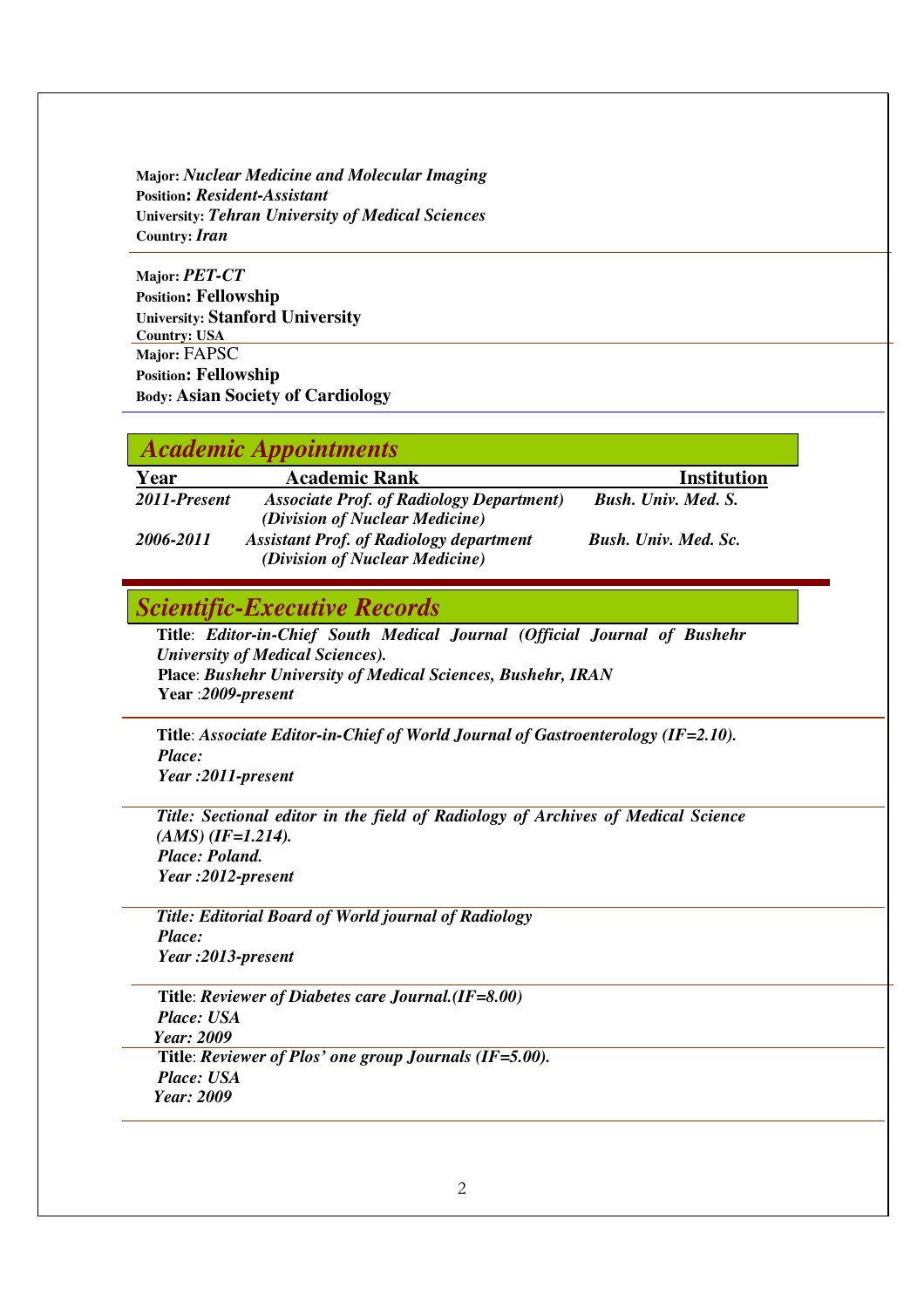*Title: Reviewer of Journal of Cardiovascular Medicine (IF=0.5). Place: Italy Year: 2012* 

 *Title: Reviewer of BMC Medical Imaging. Place: London Year: 2013* 

*Title: Reviewer of Clinical Nuclear Medicine Place: USA Year: 2013* 

*Title: Reviewer of Iranian journal of Nuclear Medicine Place: Iran Year: 2010-present* 

 *Title: Reviewer of Anatolian Journal of Cardiology (IF=0.4). Place: Turkey Year: 2009* 

 *Title: Reviewer of the Journal of Medicine and Medical Sciences (JMMS). Place: Nigeria Year: 2011* 

 *Title: Reviewer of Iranian Journal of Kidney diseases (ISI). Place: Iran Year: 2011* 

*Title: Reviewer of Malaysian Journal of Medical Sciences (ISI). Place: Malaysia Year: 2011* 

*Title: Member of Referee council for Academic Journal in Health (subgroup of Nuclear Medicine, Radiology, Radiotherapy). Place: Ministry of Health and Medical Education, Iran Year: 2009* 

### *Honors & Awards*

**Award: International research award 2005 Place: NY/ USA Awarding Body: American Society of Rhinology Year: 2005** 

**Award: Outstanding Researcher of WFNMB Place: Seoul/ Korea Awarding Body: World Federation of Nuclear Medicine and Biology (WFNMB) Year:** *2006*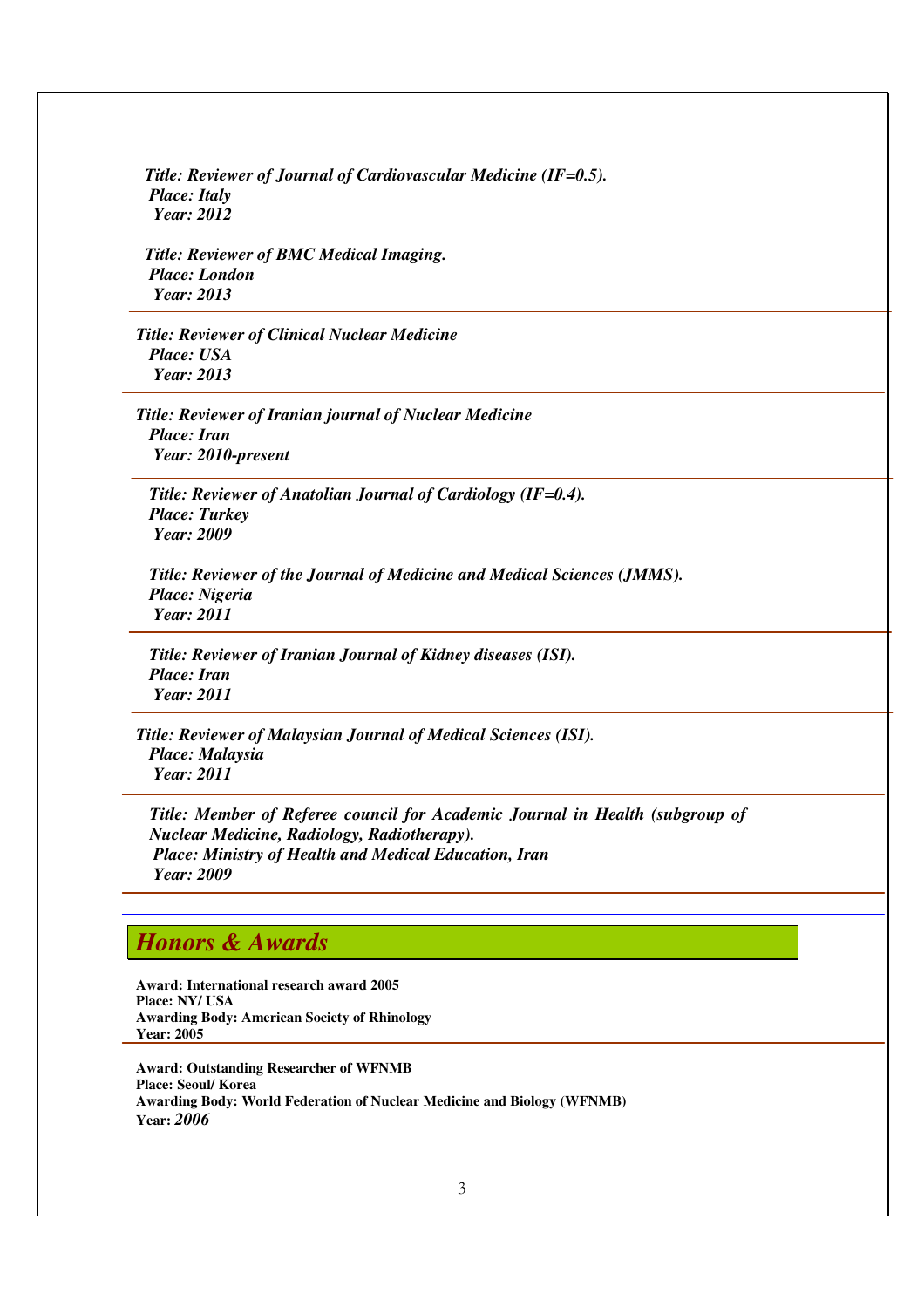**Award: The best young investigator on in RAZI festival Place: Tehran***/Iran*  **Awarding Body: Presidency Year:** *2006*

**Award: Rank One in General Medical course***.*  **Place: Bushehr***/Iran*  **Awarding Body: Bushehr University of Medical Sciences** **Year:** *2002* 

 **Award: Rank One in Research in Faculty of Medicine of TUMS Place:** *Tehran/Iran*  **Awarding Body: Tehran University of Medical Sciences Year:** *2004*

**Award: Outstanding individual in the n***ational examination of*  **Iranian Nuclear Medicine physicians (Board) Place: Tehran***/Iran*  **Awarding Body: Ministry of Health and Medical Education Year:** *2005* 

**Award: Outstanding National Young in University branch Place: Tehran***/Iran*  **Awarding Body: National Youth Organization Year:** *2008* 

#### *Publications*

# *A. Books*

**Author: M. Assadi Title: The Role of Nuclear Medicine in Endocrine Publisher: Bushehr University of Medical sciences Site of Publication: Tehran Year of Publication:** *2009* 

**Author: M. Assadi Title: The Role of Nuclear Medicine in Cardiology and Pulmonology Publisher: Bushehr University of Medical sciences Site of Publication: Bushehr Year of Publication:** *2010* 

**Author: I.Nabipour, M. Assadi Title: Use of Stable Iodine in Radiological Events Publisher: Bushehr University of Medical sciences Site of Publication: Bushehr Year of Publication:** *2011*

**Author: M. Assadi Title: Fasting and Medicine**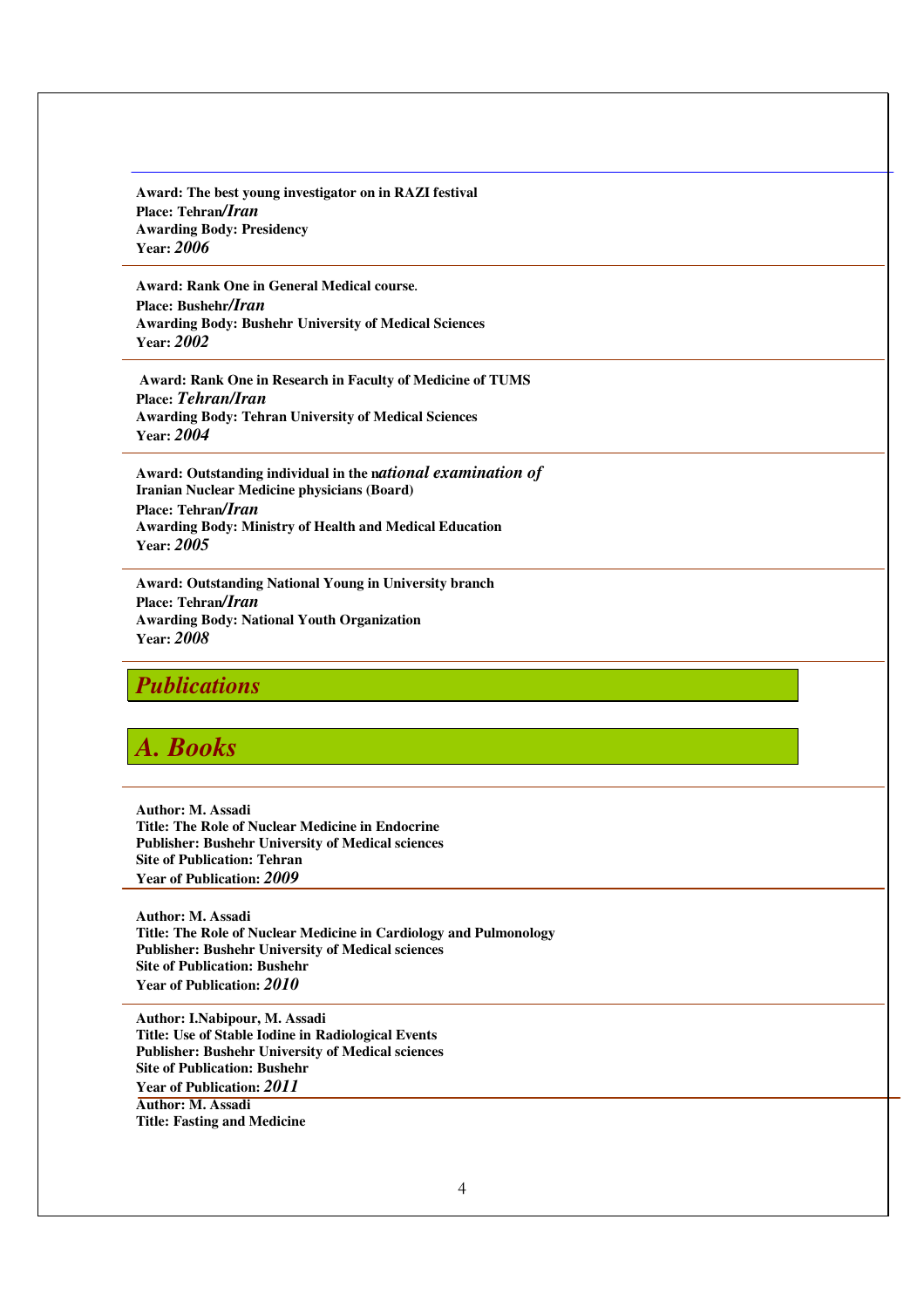**Publisher: Fasa University of Medical sciences Site of Publication: Tehran Year of Publication:** *2006* 

**Author: A.Ebrahimi, M. Assadi Title: Key Points in Medicine Publisher: Bushehr University of Medical sciences Site of Publication: Tehran Year of Publication:** *2007* 

*B. Articles* **(more than 130 papers): http://www.researchgate.net/profile/Majid\_Assadi2/** 

**A pooled analysis of diagnostic value of (99m)Tc-ubiquicidin (UBI) scintigraphy in detection of an infectious process. Ostovar A, Assadi M, Vahdat K, Nabipour I, Javadi H, Eftekhari M, Assadi M. Clin Nucl Med. 2013 Jun;38(6):413-6** 

**The value of renal scintigraphy in the diagnosis of intrarenal urinoma. Javadi H, Assadi M. Eur J Nucl Med Mol Imaging. 2013 Sep;40(9):1471-2.** 

**AN UPDATE ON MOBILE PHONES INTERFERENCE WITH MEDICAL DEVICES.** 

**Mahmoud Pashazadeh A, Aghajani M, Nabipour I, Assadi M. Radiat Prot Dosimetry. 2013 Apr 4** 

**Radiolabeled anti-aquaporin-4 protein antibody imaging: a valuable method for determining neuromyelitis optica. Nemati R, Mehdizadeh S, Nabipour I, Amini A, Assadi M. Nucl Med Commun. 2013 May;34(5):413-6.** 

**Bilateral lung 99mTc-MDP uptake on the bone scintigraphy in the myelodysplastic syndromes (MDS). Mogharrabi M, Javadi H, Assadi M. Clin Nucl Med. 2013 May;38(5):372-4** 

**The utility and prognostic value of dipyridamole technetium-99m sestamibi myocardial perfusion imaging SPECT in predicting perioperative cardiac events following non-cardiac surgery. Asli IN, Shahoseini R, Azizmohammadi Z, Javadi H, Assadi M. Perfusion. 2013 Jul;28(4):333-9.** 

**Metastasis of femoral osteosarcoma to the abdominal wall detected on 99m Tc-MDP skeletal scintigraphy. Pirayesh E, Rakhshan A, Amoui M, Rakhsha A, Poor AS, Assadi M.**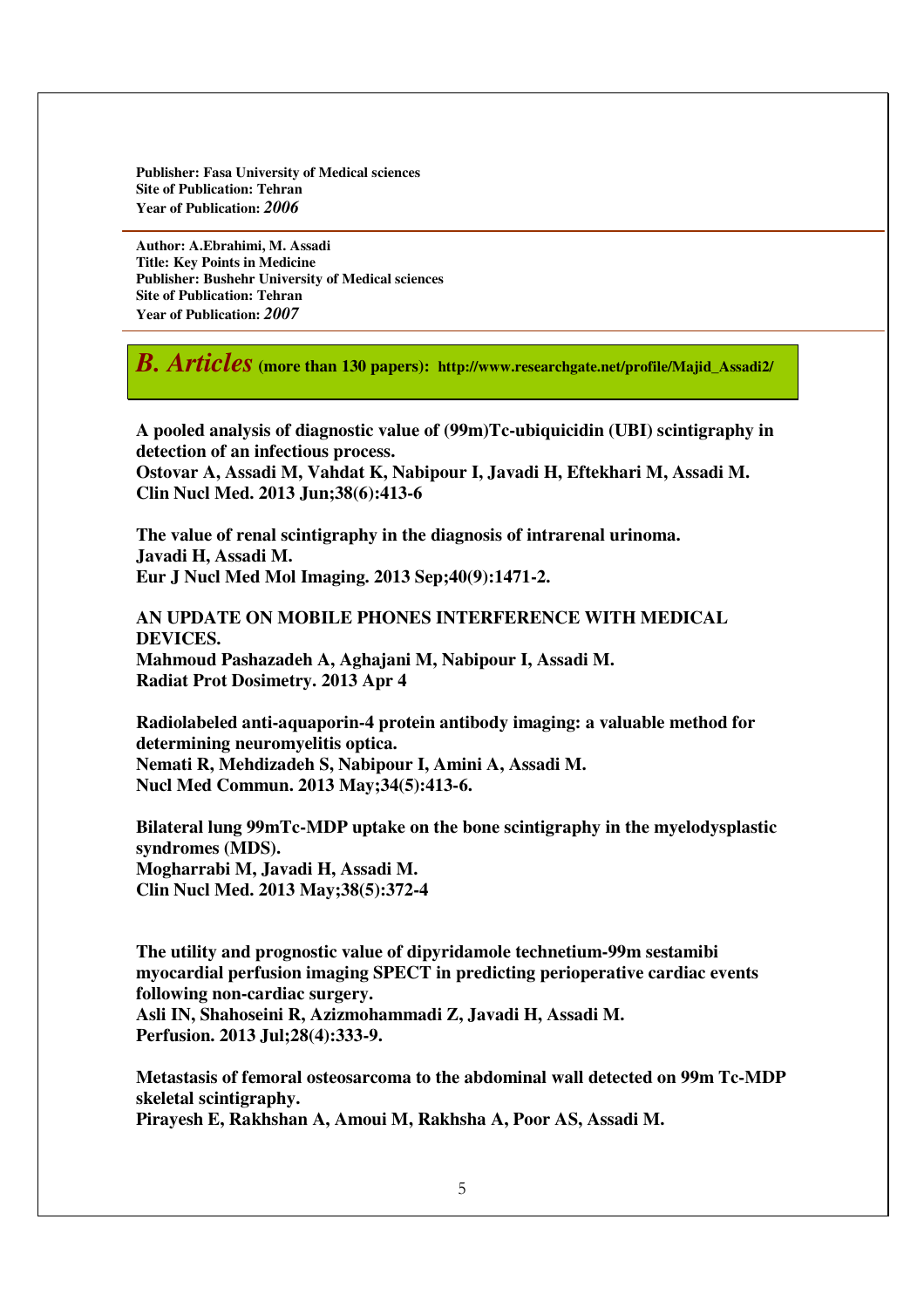**Ann Nucl Med. 2013 Jun;27(5):478-80** 

**Comparison of three with six regions of interest analyses in patients with idiopathic constipation undertaking colon transit scintigraphy using 67Ga-citrate. Asli IN, Ehsani MJ, Javadi H, Semnani S, Tabib SM, Assadi M. Eur Rev Med Pharmacol Sci. 2013 Jan;17(1):69-74.** 

**Phase 2 Study of a High Dose of 186Re-HEDP for Bone Pain Palliation in Patients with Widespread Skeletal Metastases.**  Pirayesh E, Amoui M, Mirzaee HR, Tabei F, Rakhsha A, Kalantari BA, Shafiei B, Assadi M, Asl **J Nucl Med Technol. 2013 Aug 5** 

**Correlation of 99mTc-DMSA scan with radiological and laboratory examinations in childhood acute pyelonephritis: a time-series study. Ghasemi K, Montazeri S, Pashazadeh AM, Javadi H, Assadi M. Int Urol Nephrol. 2013 Aug;45(4):925-32.** 

**Omentin-1, visfatin and adiponectin levels in relation to bone mineral density in Iranian postmenopausal women.** 

**Tohidi M, Akbarzadeh S, Larijani B, Kalantarhormozi M, Ostovar A, Assadi M, Vahdat K, Farrokhnia M, Sanjdideh Z, Amirinejad R, Nabipour I. Bone. 2012 Nov;51(5):876-81. doi: 10.1016/j.bone.2012.08.117. Epub 2012 Aug 19.**   $\Box$ 

**The association between schoolchildren intelligence and refractive error. Akrami A, Bakmohammadi N, Seyedabadi M, Nabipour I, Mirzaei Z, Farrokhi S, Assadi M.** 

**Eur Rev Med Pharmacol Sci. 2012 Jul;16(7):908-11.** 

 $\Box$ 

**Concurrent papillary thyroid cancer and parathyroid adenoma as a rare condition: a case report. Javadi H, Jallalat S, Farrokhi S, Semnani S, Mogharrabi M, Riazi A, Nabipour I, Moshtaghi D, Assadi M.** 

**Nucl Med Rev Cent East Eur. 2012 Aug 25;15(2):153-5. Polish.** 

**Nuclear imaging with radiolabeled odor molecules in patients with olfactory disorder.** 

**Assadi M, Nabipour I, Nemati R, Salimipour H, Zakani A, Eftekhari M. Eur Rev Med Pharmacol Sci. 2012 Jun;16(6):752-4. Review.**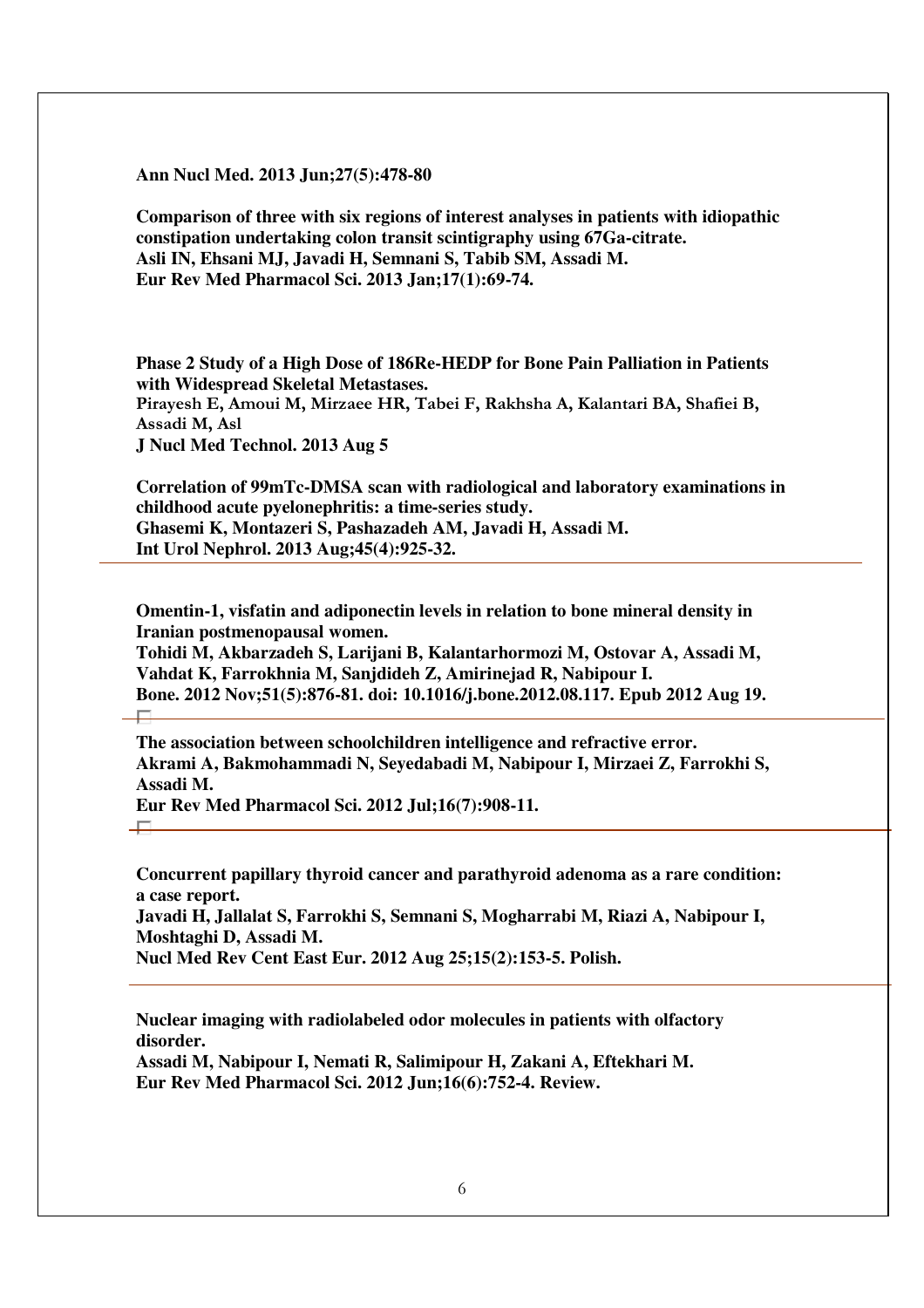**Myocardial perfusion scintigraphy after cardiac arrest: on the pathophysiology of cardiac death. Javadi H, Assadi M. Clin Nucl Med. 2012 Sep;37(9):874-5. No abstract available.** 

**Bilateral radioiodine uptake by the non-lactating breast of a single nulliparous woman: a case report and literature review. Moslehi M, Assadi M. Arch Med Sci. 2012 Jul 4;8(3):575-7. No abstract available.** 

**Preoperative 99mTc-sestamibi scintigraphy in patients with primary hyperparathyroidism and concomitant nodular goiter: comparison of SPECT-CT, SPECT, and planar imaging. Shafiei B, Hoseinzadeh S, Fotouhi F, Malek H, Azizi F, Jahed A, Hadaegh F, Salehian M, Parsa H, Javadi H, Assadi M. Nucl Med Commun. 2012 Oct;33(10):1070-1076.** 

**The role of 99mTc-MIBI scintigraphy in the management of patients with pulmonary tuberculosis.** 

**Raziei G, Masjedi MR, Fotouhi F, Asli NI, Shafiei B, Javadi H, Assadi M. Eur Rev Med Pharmacol Sci. 2012 May;16(5):622-9.** 

**Reduced serum osteocalcin concentrations are associated with type 2 diabetes mellitus and the metabolic syndrome components in postmenopausal women: the crosstalk between bone and energy metabolism.** 

**Movahed A, Larijani B, Nabipour I, Kalantarhormozi M, Asadipooya K, Vahdat K, Akbarzadeh S, Farrokhnia M, Assadi M, Amirinejad R, Bargahi A, Sanjdideh Z. J Bone Miner Metab. 2012 Jul 3. [Epub ahead of print]** 

**Seaweeds: some pharmaco-immunological effects. Farrokhi S, Nabipour I, Assadi M. Iran J Immunol. 2012 Jun;9(2):145-8. No abstract available.** 

**ASSESSMENT OF RADIOIODINE CLEARANCE IN PATIENTS WITH DIFFERENTIATED THYROID CANCER. Tabei F, Asli IN, Azizmohammadi Z, Javadi H, Assadi M. Radiat Prot Dosimetry. 2012 May 4. [Epub ahead of print]** 

#### П

**Doctors' knowledge of preparedness and response to nuclear power plant emergencies. Nabipour I, Assadi M. J Nucl Med. 2012 Jun;53(6):1005. Epub 2012 Apr 27. No abstract available.**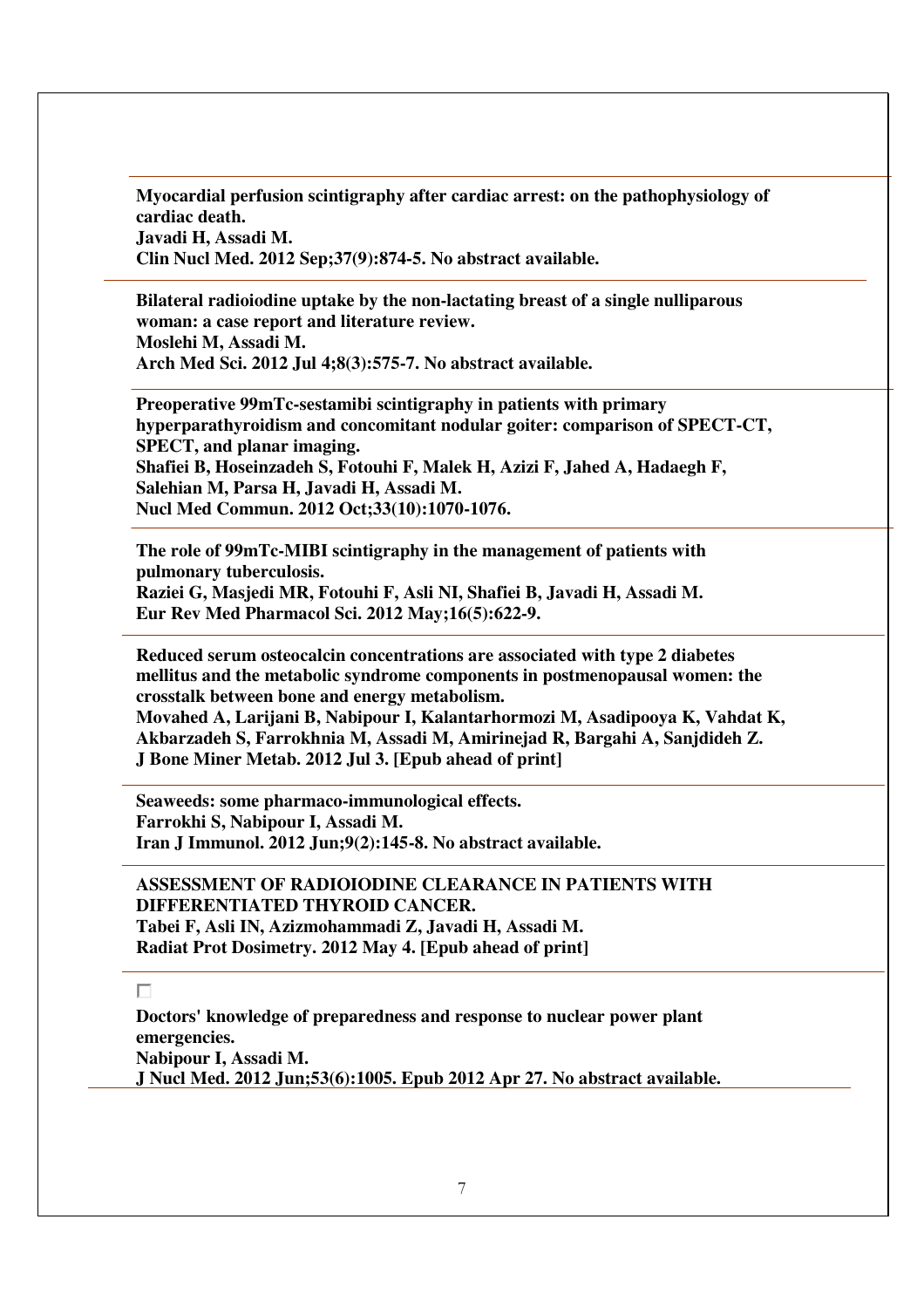**The effect of an iodine restricted including no sea foods diet, on technetium-99m thyroid scintigraphy: a neglected issue in nuclear medicine practice. Javadi H, Neshandarasli I, Mogharrabi M, Jalallat S, Nabipour I, Assadi M. Hell J Nucl Med. 2012 Jan-Apr;15(1):40-2.** 

**The normoglycemic first-degree relatives of patients with type 2 diabetes mellitus have low circulating omentin-1 and adiponectin levels. Akbarzadeh S, Nabipour I, Assadi M, Movahed A, Jafari SM, Motamed N, Nazem** 

**H, Haraghy M, Pourbehi A, Bargahi A, Hajian N. Cytokine. 2012 May;58(2):295-9. Epub 2012 Mar 6.** 

**Chronic inflammation is correlated with percentage of body fat independent of the burden of infection. Vahdat K, Azizi F, Zandi K, Assadi M, Nabipour I. Inflammation. 2012 Aug;35(4):1322-9.** 

**The association of rate pressure product (RPP) and myocardial perfusion imaging (MPI) findings: a preliminary study** 

*Mojtaba Ansari, Hamid Javadi, Mohammadreza Pourbehi, Mehdi Mogharrabi, Maryam Rayzan, Shahriar Semnani, Sara Jallalat, Abdullatif Amini, Maryam Barekat , Iraj Nabipour , Majid Assadi* 

*Perfusion-UK(In press)* 

**Marvelous Applications of Quantum Dots** *Mohsen Cheki, Masoud Moslehi, Majid Assadi Eur Rev Med Pharmacol Sci (In press)* 

**The role of gated myocardial perfusion scintigraphy (GMPS) in myocarditis: a case report and review of the literature** 

*Hamid Javadi, Sara Jallalat, Gholamreza Pourbehi, Shahriar Semnani, Mehdi Mogharrabi, Iraj Nabipour, Mohammadreza Ravanbod, Abdullatif Amini, Majid Assadi Nuclear Medicine Review/vol. 14 nr 2 - 2011* 

**Evaluation of radioiodine therapy in differentiated thyroid cancer subjects with elevated serum thyroglobulin and negative whole body scan using 131I with emphasize on the thallium scintigraphy in these subgroups.** 

*Zakani A, Saghari M, Eftekhari M, Fard-Esfahani A, Fallahi B, Esmaili J, Assadi M. Eur Rev Med Pharmacol Sci. 2011 Oct;15(10):1215-21*.

**Prospective evaluation of technetium-99m ECD SPET in mild traumatic brain injury for the prediction of sustained neuropsychological sequels.**  *Mehrazin M, Nezameddini-Kachooei SA, Fallahi B, Derakhshan MK, Beiki D, Ghodsi SM, Assadi M, Pooyafard F, Eftekhari M.*  Hell J Nucl Med. 2011 Sep;14(3):243-50.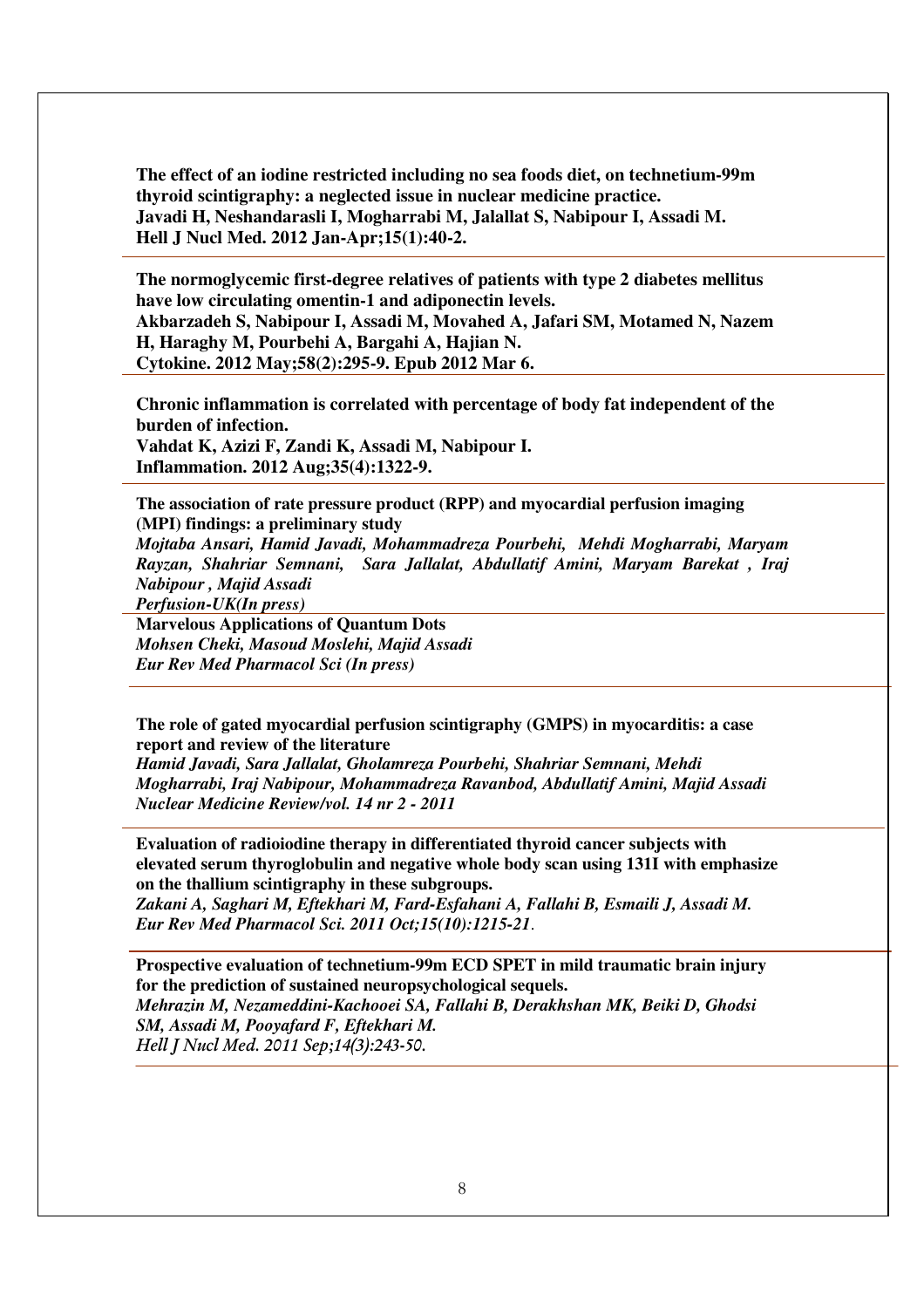**False positive defects on exercise 99mTc-sestamibi SPECT imaging, but not on dipyridamole 99mTc-sestamibi SPECT imaging, in a patient with right bundle branch block (RBBB)**  *Hamid Javadi ,Sara Jallalat ,Shahriar Semnani , Mehdi Mogharrabi , Iraj Nabipour, Moloud Abbaszadeh , Majid Assadi*  **J Nuc Card (In Process)** 

**Angiographic finding of patients with inferolateral ischemia on myocardial perfusion imaging and its correlation with clinical parameters Assadi m, Pourbehi MR, Abdi-Ardekani A J Nuc Card (In Process)** 

 **The association of increased stomach wall, radiotracer uptake with prolonged use of Omeprazole capsules on myocardial perfusion imaging (MPI) using 99mTc-sestamibi SPECT** 

*Hamid Javadi ,Sara Jallalat ,Shahriar Semnani , Mehdi Mogharrabi , Iraj Nabipour ,* 

*Masoud Tabib , Moloud Abbaszadeh , Majid Assadi* 

**Nuklearmedizin (In process)** 

**Acute gastric volvulus presenting with gastric outlet obstruction and upper gastrointestinal (GI) bleeding** 

*Seyed Masoud Tabib, Kamyar Assadipoya, Reza Mansorian, Nima Nasehy, Majid Assadi Turkish J Gas(In process)* 

**Nanotechnology and Nuclear Medicine(Review)** 

*M.Assadi,K.Afrasiabi,Iraj Nabipour, Mohammad Seyedabadi Hell J Nucl Med 2011; 14(2):1-11.* 

**Correlation of circulating omentin-1 with bone mineral density in multiple sclerosis: the crosstalk between bone and adipose tissue**

*Majid Assadi ; Hooman Salimipour ; Samad Akbarzadeh ; Reza Nemati ; Syed Mojtaba Jafari; Mohammad Seyedabadi; Iraj Nabipour PLoS One. 2011;6(9):e24240. Epub 2011 Sep 15* 

**Comparison of technetium-99m IgG with technetium-99m red blood cells labeling in cardiac blood-pool scintigraphy: a preliminary study**  *Hamid Javadi, Isa Neshandar Asli,Shahriar Semnani ,Sara Jallalat ,Mojtaba Ansari, Majid Assadi* 

**Hell J Nucl Med. 2011 Jan-Apr;14(1):30-3.** 

**Diagnostic value of 99mTc-ubiquicidin scintigraphy for osteomyelitis and comparisons with 99mTc-methylene diphosphonate scintigraphy and magnetic resonance imaging.**  *Majid Assadi,Katayoun Vahdat,Iraj Nabipour,Mohammadreza Sehhat,Fahimeh Hadavand, Alireza Tavakoli, Mohammadreza Kalantarhormozi*  **Nucl Med Commun. 2011 Jun 2.**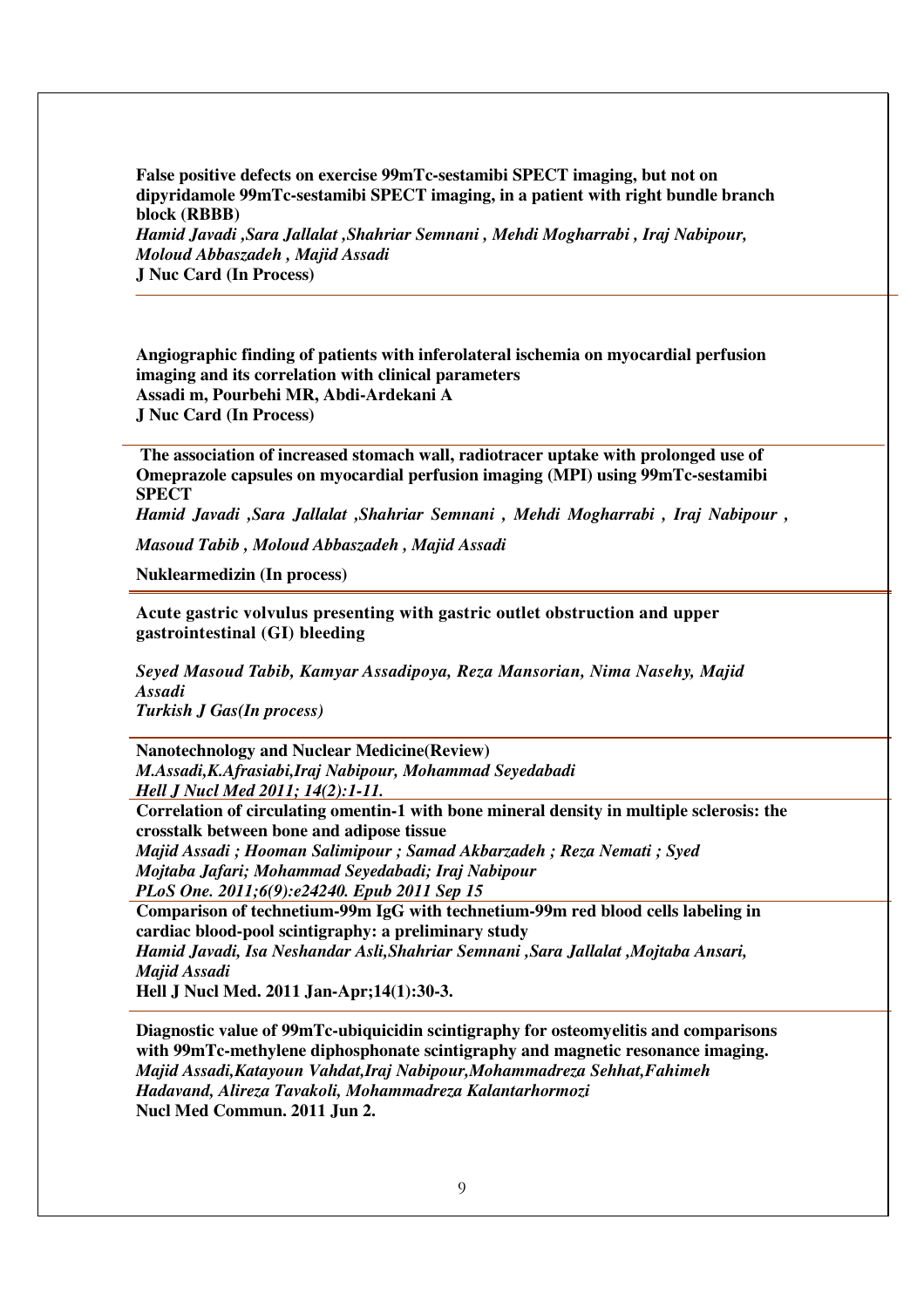**Role of 99mTc-ubiquicidin 29-41 scintigraphy to monitor antibiotic therapy in patients with orthopedic infection: a preliminary study. Babak Nazari, Zahra Azizmohammadi., Morteza** *Rajaei , Mohsen Karami , Hamid Javadi , Majid Assadi , Isa Neshandar Asli*  **Nucl Med Commun. 2011 Jun 8.**

**Effect of mobile cell phone ringing on function of gamma camera Zahra Azizmohammadi , Nastaran Baharfard , Hamid Javadi , Babak Shafiei , Sareh Delavari, Majid Assadi , Isa Neshandar asli Clin Nucl Med. 2011 Dec;36(12):1131-2** 

**Serum visfatin and vaspin levels in normoglycemic first-degree relatives of Iranian patients with type 2 diabetes mellitus. Akbarzadeh S, Nabipour I, Jafari SM, Movahed A, Motamed N, Assadi M, Hajian N. Diabetes Res Clin Pract. 2012 Jan;95(1):132-8. Epub 2011 Oct 22.** 

**99 mTc-MIBI washout as a complementary factor in the evaluation of idiopathic dilated cardiomyopathy (IDCM) using myocardial perfusion imaging.**  *Shiroodi MK, Shafiei B, Baharfard N, Gheidari ME, Nazari B, Pirayesh E, Kiasat A, Hoseinzadeh S, Hashemi A, Akbarzadeh MA, Javadi H, Nabipour I, Assadi M. Int J Cardiovasc Imaging. 2010 Dec 28.* 

**Myocardial perfusion imaging using technetium-99m Sestamibi in asymptomatic and low risk of systemic lupus erythematosus patients for coronary artery disease**  *Baharfard N, Shiroodi MK, Fotoohi F, Samangooi S, Neshandar Asli I, Eghtesadi-Araghi P, Javadi H, Semnani S, Amini A, Assadi M* 

*Perfusion. 2010 Nov 15* 

**Radiolabeled annexin V imaging is useful technique in determination of apoptosis in Multiple sclerosis**  *M.Assadi, R.***Nemati Med Hypotheses. 2011 Jul;77(1):43-6.** 

**Scintigraphic parameters with emphasis on perfusion appraisal in rest 99mTc-sestamibi SPECT in the recovery of myocardial function after thrombolytic therapy in patients with ST elevation myocardial infarction (STEMI)** 

*Isa Neshandar Asli, Hamid Javadi , Sara Jallalat , Parvin Yavari, Majid Assadi*  **Perfusion. 2011 May 18.** 

**The assessment of association of hemodynamic parameters with dipyridamole side effects, ECG and scintigraphy results**  *Hamid Javadi, Malihnaz Shariati, Mehdi Mogharrabi, Aref Hooman Mohammad Seyedabadi, Majid Assadi J Nucl Med Technol. 2010 Aug 19.* 

**Brain single photon emission computed tomography (SPECT) with 99mTc-MIBI or 99mTc-ECD in comparison to MRI in Multiple Sclerosis**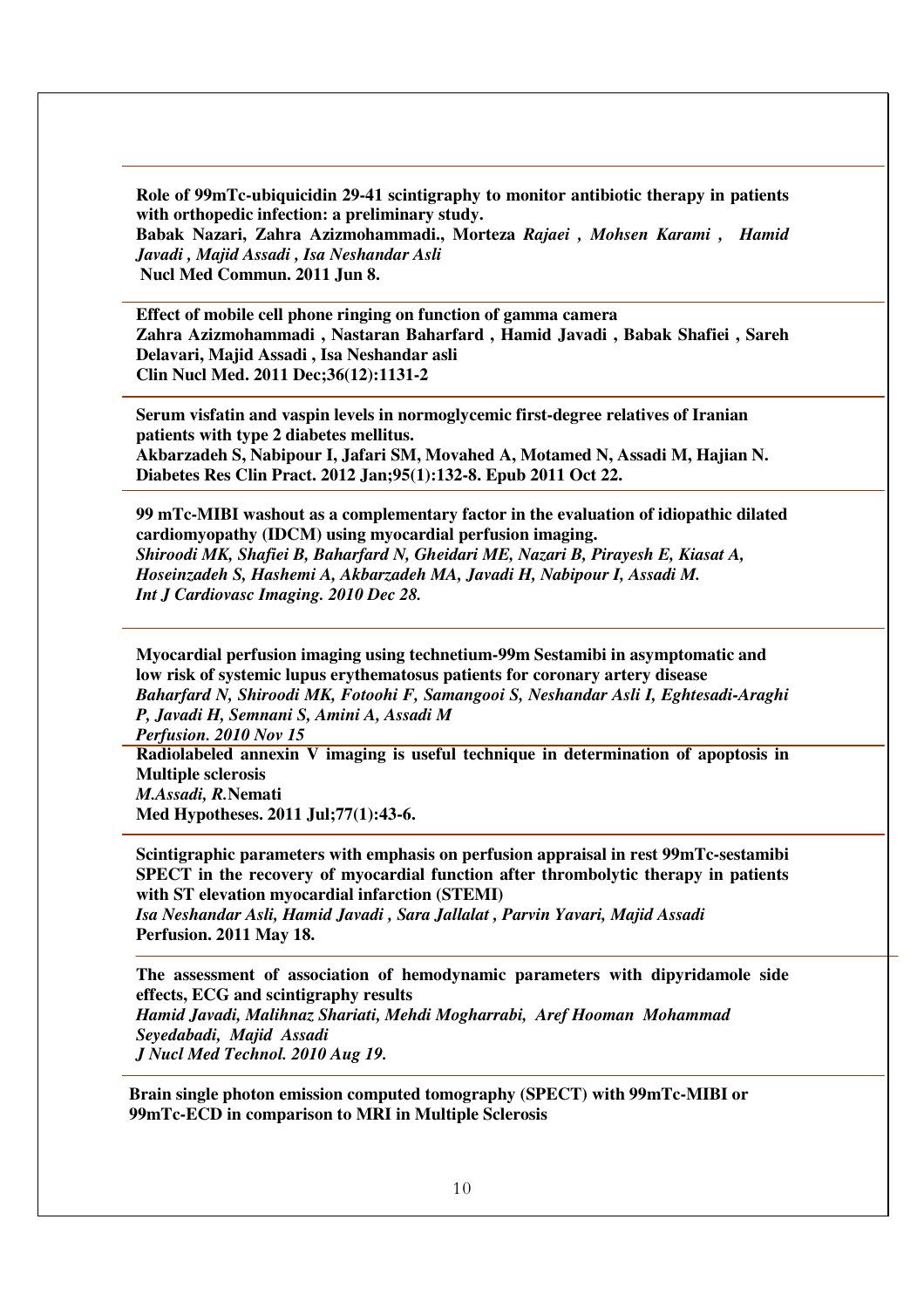*Majid Assadi, Hooman Salimipour, Jamshid Saberifard, Mohammad Seyedabadi, Iraj Nabipour Clin Nucl Med. 2010 Sep;35(9):682-6.* 

**Evaluation of bone mineral density (BMD) in premature ovarian failure**  *Isa Neshandar Asli , Msoomeh Fallahian , Aref Hooman , Hamid Javadi ,Mehdi Mogharrabi , Majid Assadi Hell J Nucl Med. 2010 Sep-Dec;13(3):261-3.* 

**Successful application of technetium-99m-labeled octreotide acetate scintigraphy in the detection of ectopic adrenocorticotropin-producing bronchial carcinoid lung tumor: a case report.** 

*Esfahani AF, Chavoshi M, Noorani MH, Saghari M, Eftekhari M, Beiki D, Fallahi B, Assadi M.* 

*J Med Case Reports. 2010 Oct 18;4:323.* 

**Radioimmunotherapy-Based Treatment of Cancer Shokrollah Farrokhi, Mohammad Reza Ravanbod, Shahram Amiri, Iraj Nabipour, Majid Assadi Biomedical Imaging and Intervention Journal(In process)** 

**The Role of Tc-99m MIBI and Tc-99m GHA Scintigraphy in Pulmonary Tuberculosis** *Isa Neshandar Asli, Ghasem Raziee, Hamid Javadi, Majid Assadi Eur Rev Med Pharmacol Sci (In Press)* 

**High prevalence of silent ischemia in asymptomatic type II diabetic patients using myocardial perfusion imaging** 

*Abbas Mohagheghi, Dariosh Kamal Hadayat, Mozhdeh Nasiri Ahmadabadi , Mohammad Reza Pourbehi , Iraj Nabipour , Majid Assadi Nuklearmedizin. 2010 Nov 5;50(1).* 

**Colon transit scintigraphy in the idiopathic constipated patients by 67Ga-citrate**  *Isa Neshandar Asli , Mohammad Javad Ehsani , Hamid Javadi , Majid Assadi Eur Rev Med Pharmacol Sci (In press)* 

**Bone single photon emission computed tomography (SPECT) in Pancoast tumors**  *Javadi H, Mogharrabi M, Asli IN, Shafiei B, Bahtoee M, Seyedabadi M, Nabipour I, Assadi M.* 

*Sao Paulo Med J. 2010 Jul;128(4):239-43.* 

**Angiographic findings in patients with cardiac syndrome X (CSX)**  *Mohammad Yaghoubi , Seyed-Hasan Arefi , Iraj Nabipour , Mohammad-Reza Pourbehi , Majid Assadi Eur Rev Med Pharmacol Sci 2011; 15 (12): 1385-1388* 

**One-year prognosis of patients with normal myocardial perfusion imaging using technetium-99m sestamibi in suspected coronary artery disease: A single- center experience of 1047 patients** 

*Raziee Q, Amoee M, Tavakoli A, Javadi H, Assadi M.*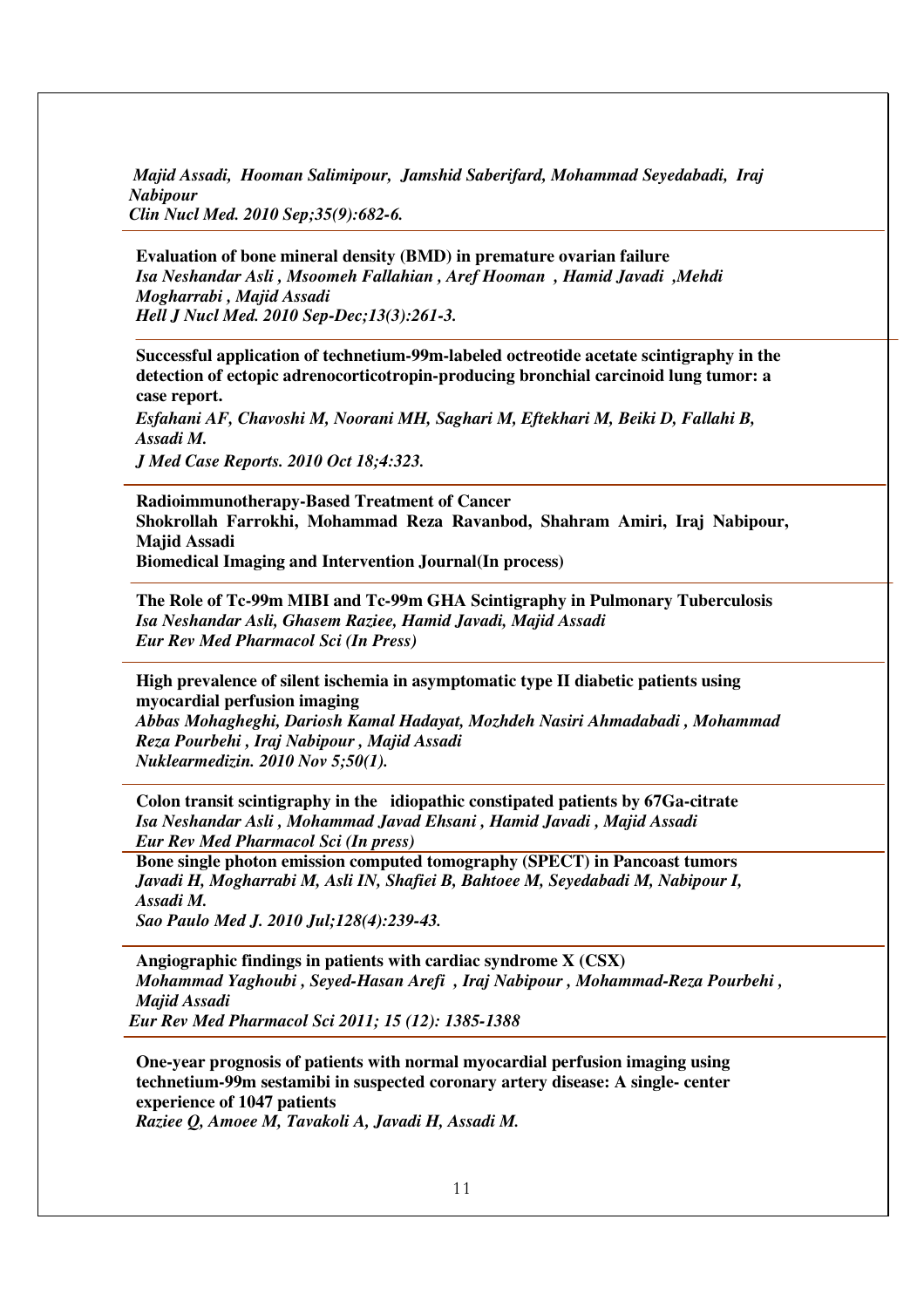*Perfusion. 2011 Apr 20.* 

**Negative findings of regional cerebral blood flow with 99mTc-ethyl cysteinate dimmer in Susac's syndrome**  *Majid Assadi, Hooman Salimipour, Reza Nemati , Jamshid Saberifard, Mohammad Seyedabadi, Iraj Nabipour Hell. J Nuc. Medicine ,2010,3* 

**Comparison of 99mTc-Methylene Diphosphate and 99mTc-IgG Scintigraphy in the infections of Diabetic foot** 

*Hamid Javadi , Isa Neshandar Asli , Hamidreza Sedigh , Mehdi Mogharrabi , Majid Assadi* 

 *J Nucl Med Technol. 2011 Sep;39(3):226-30* 

**Complete Improvement in a patient with Multiple Fixed Defects of the Left Ventricle on Technetium-99m-Sestamibi SPECT after Percutaneous Coronary Intervention**  *Isa Neshandar Asli, Hamid Javadi , Sara Jallalat , Parvin yavari, Majid Assadi European Review for Medical and Pharmacological Sciences (In Press)* 

**Nuclear imaging with radiolabeled odor molecules in patients with olfactory disorder Majid Assadi , Iraj Nabipour, Reza Nemati, Mohammad Eftekhari. European Review for Medical and Pharmacological Sciences (In Press)** 

**The association between schoolchildren intelligence and refractive error Abbas Akrami, Majid Assadi, Nader Bakmohammadi, Iraj Nabipour, Mohammad Seyedabadi , Zahra Mirzaei European Review for Medical and Pharmacological Sciences (In Press)** 

**Bilateral radioiodine uptake by the nonlactating breast of a single nulliparous woman**  *Masoud Moslehi, Majid Assadi Archive Medicine Research (In press)* 

**Influence of levothyroxine treatment on serum levels of soluble Fas (CD95) and Fas Ligand (CD95L) in chronic autoimmune hypothyroidism**  *Nabipour I, Kalantarhormozi M, Assadi M, Jafari SM, Gharibi M, Ahmadi E, Sanjdideh. Endocrine. 2010 Dec;38(3):406-11*.

**Safety and usefulness of enoxaparin versus unfractionated heparin in patients with ST elevation myocardial infarction: a randomized double-blind trial**  *Abdolhossein Tabatabaee , Mohammadreza Pourbehi , Mansoor Moghaddam , Iraj Nabipour , Abdolali Ebrahimi , Majid Assadi ISMJ; Vol 12, No. 3, December 2009; 198-205.* 

**Impact of Fasting on Intraocular Pressure, Visual Acuity and Refractory Errors**  *Majid Assadi, Abbas Akrami, Fariba Beikzadeh, Mohammad Seyedabadi, Iraj Nabipour, Elham Seidali* 

**Singapore Med J. 2011 Apr;52(4):263-6.**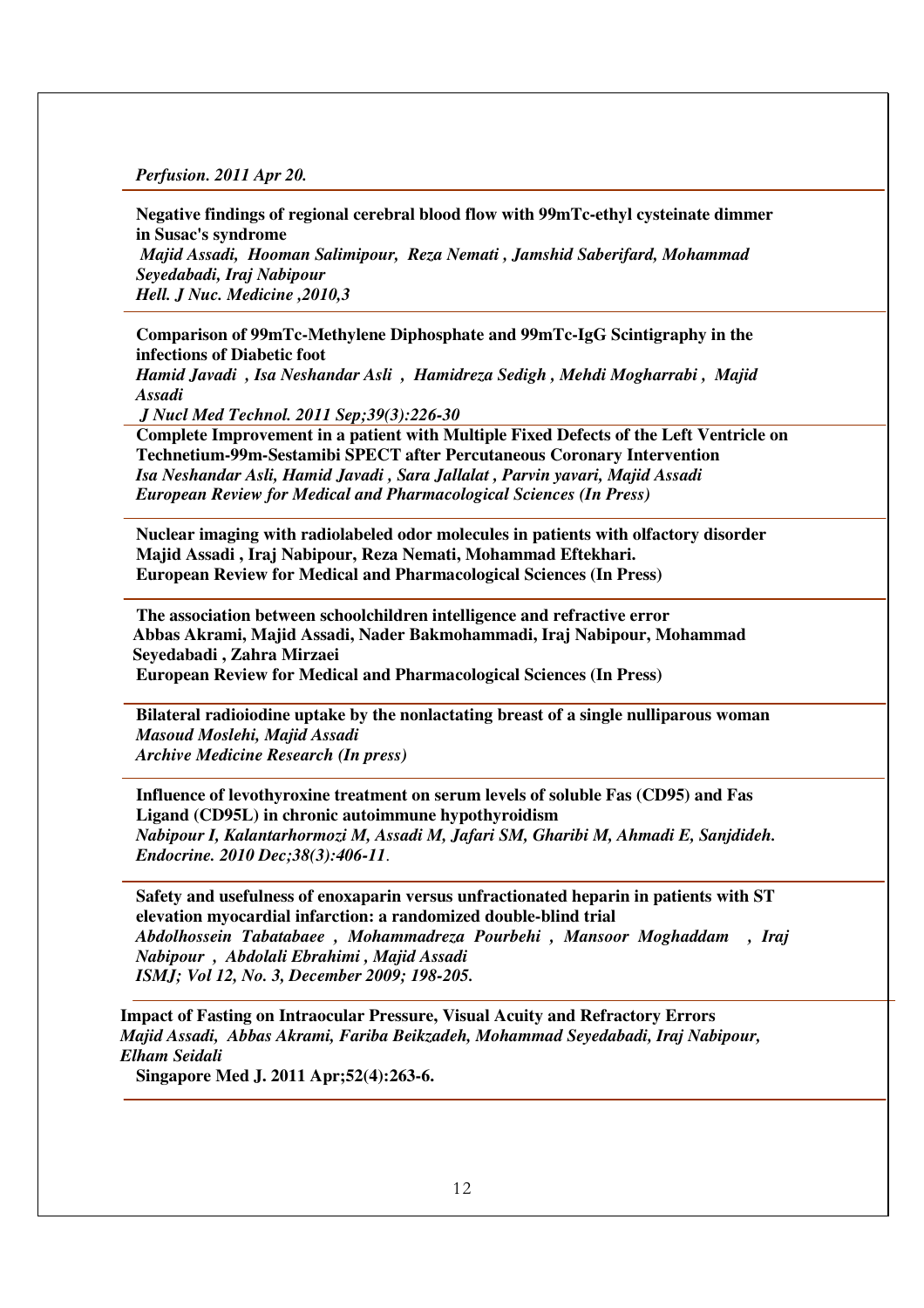**Chromosome aberrations after high dose 131-I and 99mTc-MIBI administration using micronucleus assay** 

*Isa Neshandar Asli , Mehdi Mogharrabi , Aref Hooman , Nariman Mosaffa , Faraj Tabei , Hamid Javadi , Babak Shafei , Mohammad Seyedabadi , Majid Assadi Nucl Med Commun. 2010 Apr;31(4):307-10.* 

**Erdheim-Chester's Disease as a differential diagnosis of hot Kidneys on bone scintigraphy**   *Hamid Javadi , Hadi Malek , Isa Neshandar Asli , Mehdi Mogharrabi , Sara Jalallat , Majid Assadi Hell J Nucl Med. 2010 Jan-Apr;13(1):71-2.* 

**Late diagnosed polyostotic fibrous dysplasia. Bone scan, radiography and magnetic resonance imaging findings.**  *Esmaili J, Chavoshi M, Noorani MH, Eftekhari M, Assadi M. Hell J Nucl Med. 2010 Jan-Apr;13(1):65-6.*

**Diagnostic Role of whole Body Bone Scintigraphy in Atypical Skeletal Tuberculosis Resembling Multiple Metastases: a case report** *Maid Assadi,Mohammad Eftekhari ,Iraj Nabipour, Abdolali Ebrahimi, Seyed- Reza Abotorab, Homan Salimipour, Katayon Vahdat,Reza Ghasemikhah, Mohsen Saghari J Med Case Reports. 2009 Nov 20;3:141.* 

**Thyroglossal duct cyst (TDC) papillary carcinoma with an unusual behavior; a case report** 

*Leila Aghaghazvini , Habib Mazaher , Hashem Sharifian , Shirin Aghaghazvini , Majid Assadi* 

*J Med Case Reports. 2009 Dec 1;3:9308.* 

**Relation between clinical and laboratory parameters with radiation dose rates from patients receiving iodine-131 therapy for thyroid carcinoma**  *Nastran Baharfar, Isa Neshandar Asli, Babak Shafiei, Faraj Tabei, Hamid javadi, Majid Assadi* 

*Radiat Prot Dosimetry. 2010;138(4):376-81.* 

**The role of myocardial perfusion imaging in the evaluation of patients undergoing percutaneous transluminal coronary angioplasty** 

*Fard-Esfahani A, Assadi M, Saghari M, Mohagheghie A, Fallahi B, Eftekhari M, Beiki D, Takavar A, Nabipour I, Ebrahimi A, Izadyar S, Ansari-Gilani K.*

*Hellenic J Cardiol (Official Journal of Hellenic Society of Cardiology). 2009 Sep-Oct;50(5):396-401.* 

**The Value of Myocardial Perfusion Imaging with Tc-99m MIBI for the Prediction of Perfusion Improvement after Percutaneous Transluminal Coronary Angioplasty**  *Armaghan Fard-Esfahani, Babak Fallahi, Abbas Mohagheghi, Majid Assadi, Davood Beiki, Mohammad Eftekhari, Mohsen Saghari, Abbas Takavar Iranian Journal of Nuclear Medicine ; 2010;18(1) : 7-13*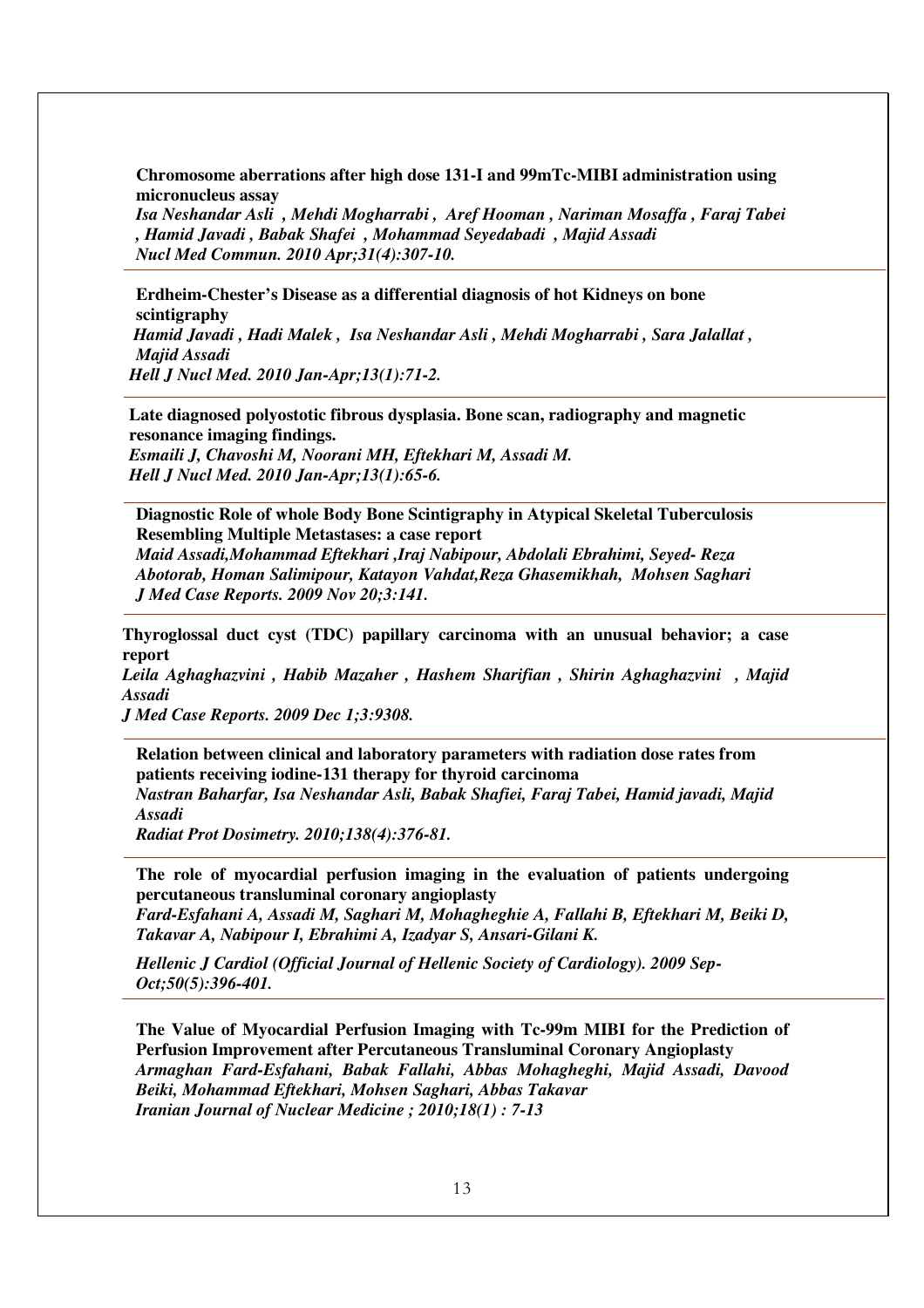**Relationships among serum receptor of nuclear factor-kappaB ligand, osteoprotegerin, high-sensitivity C-reactive protein, and bone mineral density in postmenopausal women: osteoimmunity versus osteoinflammatory.** 

*Nabipour I, Larijani B, Vahdat K, Assadi M, Jafari SM, Ahmadi E, Movahed A, Moradhaseli F, Sanjdideh Z, Obeidi N, Amiri Z. Menopause. 2009 Sep-Oct;16(5):950-5.* 

#### **Subclinical Hypothyroid**

*M. Kalantar Hormozi, I. Nabipour, M. Assadi, K. Asadipouya, S. Zendeboudi, GH. Ranjbar Omrani ISMJ:2011 ;14(1):51-60.* 

*Subclinical Hyperthyroid M.Kalantarhormozi, I.Nabipour, M.Assadi, K.Asadipoya,Gh.Ranjbar Omrani ISMJ(In press)* 

*hThe relationship between Basal Serum Thyroglobulin Level, Postablation 131-I Scintigraphy and Admission Time in Patients with Differentiated Thyroid Cancer Neshandarasli I, Shafiei B, Javadi H, Assadi M Nuc Med Com (In Process)*

**High sensitivity C-reactive protein is associated with the metabolic syndrome independent to viral and bacterial pathogen burden.**

*Ebrahimi A, Nabipour I, Vahdat K, Jafari SM, Fouladvand M, Assadi M, Movahed A, Obeidi N, Sanjdideh Z.* 

*Diabetes Res Clin Pract. 2009 Jun;84(3):296-302. Epub 2009 Apr 11.* 

**The relationship of absolute poverty and bone mineral density in postmenopausal Iranian women.** 

*Amiri M, Nabipour I, Larijani B, Beigi S, Assadi M, Amiri Z, Mosadeghzadeh S.* 

*Int J Public Health. 2008;53(6):290-6.* 

**Reply to comments on "The relation between Helicobacter pylori infection and cardiac syndrome X: A preliminary study"** 

*Assadi M, Saghari M, Nabipour I, Pourbehi MR, Eftekhari M, Ebrahimi A, Abbaszadeh M, Nasiri M, Nazarahari M, Assadi S.* 

*Int J Cardiol. 2008 Dec 23.* 

**The long term effect of levothyroxine on bone mineral density in patients with well differentiated thyroid carcinoma after treatment.** 

*Eftekhari M, Asadollahi A, Beiki D, Izadyar S, Gholamrezanezhad A, Assadi M, Fard-Esfahani A, Fallahi B, Takavar A, Saghari M.* 

*Hell J Nucl Med. 2008 Sep-Dec;11(3):160-3.*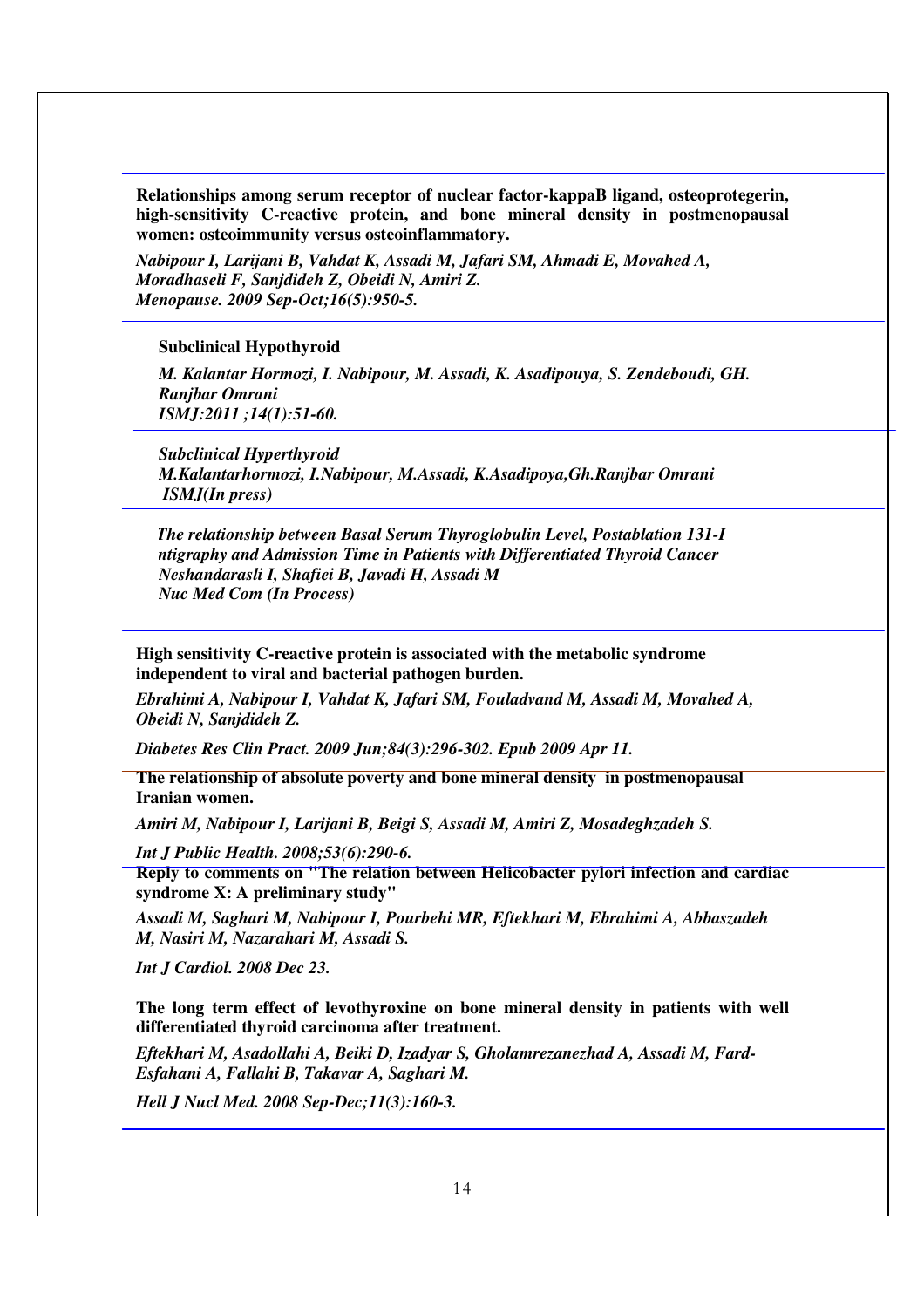**Comparison of Methods for determination of glomerular filtration rate: low and highdose Tc-99m-DTPA renography, predicted creatinine clearance method, and plasma sample method.** 

*Assadi M, Eftekhari M, Hozhabrosadati M, Saghari M, Ebrahimi A, Nabipour I, Abbasi MZ, Moshtaghi D, Abbaszadeh M, Assadi S.* 

*Int Urol Nephrol. 2008;40(4):1059-65. Epub 2008 Aug 9.* 

**The relation between Helicobacter pylori infection and cardiac syndrome X: A preliminary study.**  *Assadi M, Saghari M, Ebrahimi A, Reza Pourbehi M, Eftekhari M, Nabipour I,* 

*Abbaszadeh M, Nazarahari M, Nasiri M, Assadi S. Int J Cardiol. 2009 May 29;134(3):e124-5. Epub 2008 May 22.* 

**Elevated high sensitivity C-reactive protein is associated with type 2 diabetes mellitus: the Persian Gulf Healthy Heart Study.** 

*Nabipour I, Vahdat K, Jafari SM, Beigi S, Assadi M, Azizi F, Sanjdideh Z. Endocr J. 2008 Aug;55(4):717-22. Epub 2008 May 21.* 

**Relationship among insulin like growth factor I concentrations, bone mineral density, and biochemical markers of bone turnover in postmenopausal women: a populationbased study.** 

*Nabipour I, Larijani B, Beigi S, Jafari SM, Amiri M, Assadi M, Pazoki R, Amiri Z, Sanjdideh Z.* 

*Menopause. 2008 Sep-Oct;15(5):934-9.* 

**SPET brain scan with (99m)Tc-ECD and CT, MRI in traumatic brain injury with chronic symptoms.** 

*Assadi M, Eftekhari M, Gholamrezanezhad A. Hell J Nucl Med. 2007 Sep-Dec;10(3):183.* 

**A simple way to distinguish bed clothing contamination in a whole body bone scan: a case report.** 

*Assadi M, Ebrahimi A, Eftekhari M, Fard-Esfahani A, Ahari MN, Nabipour I, Gheisari F, Shahbaz S, Baghaei R, Assadi S. J Med Case Reports. 2007 Dec 5;1:173.* 

**Whole body bone scintigraphy in osseous hydatosis: a case report.** 

*Ebrahimi A, Assadi M, Saghari M, Eftekhari M, Gholami A, Ghasemikhah R, Assadi S.* 

*J Med Case Reports. 2007 Sep 19;1:93.* 

**Brain perfusion single photon emission computed tomography findings in patients with posttraumatic anosmia and comparison with radiological imaging.**  *Eftekhari M, Assadi M, Kazemi M, Saghari M, Mojtahedi A, Fard-Esfahani A, Sichani BF, Beiki D. Am J Rhinol. 2006 Nov-Dec;20(6):577-81.*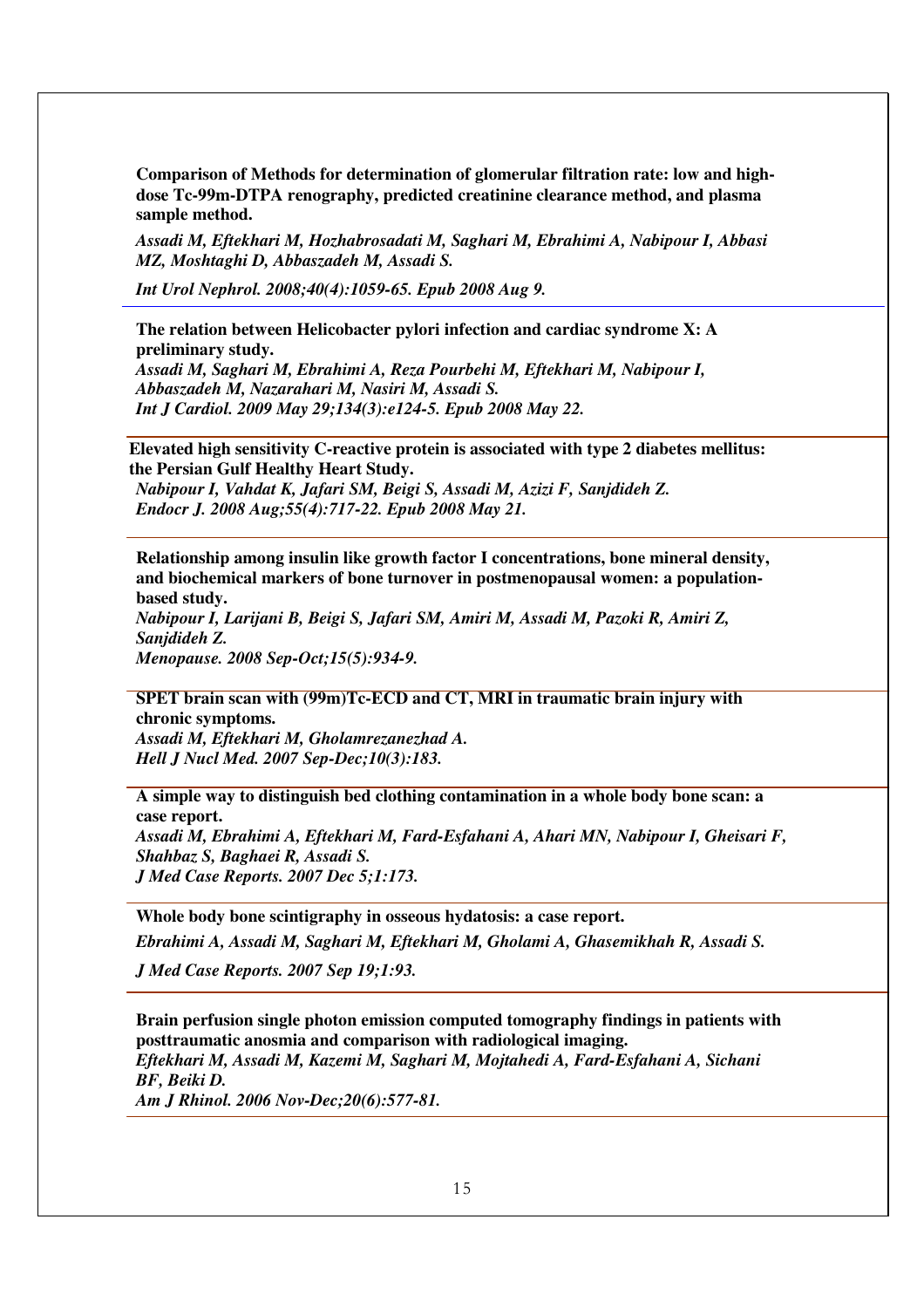**Thallium-201 single photon emission tomography after injecting an antimuscarinic agent compared with computed tomography for the diagnosis of recurrent colorectal cancer. Report of three cases.** 

*Fallahi B, Beiki D, Assadi M, Esfahani AF.* 

*Hell J Nucl Med. 2006 May-Aug;9(2):106-8.* 

**Primary papillary carcinoma in a thyroglossal duct cyst.** 

*Kazemi M, Assadi M, Kazemi AA, Ghazvini LA.* 

*Hell J Nucl Med. 2006 Jan-Apr;9(1):39-40.* 

**Frequency and severity of myocardial perfusion abnormalities using Tc-99m MIBI SPECT in cardiac syndrome X.** 

*Saghari M, Assadi M, Eftekhari M, Yaghoubi M, Fard-Esfahani A, Malekzadeh JM, Sichani BF, Beiki D, Takavar A.* 

*BMC Nucl Med. 2006 Feb 17;6:1.* 

**A preliminary study of neuroSPECT evaluation of patients with post-traumatic smell impairment.** 

*Eftekhari M, Assadi M, Kazemi M, Saghari M, Esfahani AF, Sichani BF, Gholamrezanezhad A, Beiki D.* 

*BMC Nucl Med. 2005 Nov 28;5:6.* 

**The Value of Myocardial Perfusion Imaging with Tc-99m MIBI for the Prediction of Perfusion Improvement after Percutaneous Transluminal Coronary Angioplasty**  *Armaghan Fard-Esfahani1, Babak Fallahi1, Abbas Mohagheghi2, Majid Assadi1, Davood Beiki1, Mohammad Eftekhari1, Mohsen Saghari1, Abbas Takavar1*  **Iranian Journal of Nuclear Medicine, 2010;18(1) : 7-13** 

**Myocardial Tc-99m MDP Uptake on the Bone Scintigraphy in the Hemodialysis-Associated Amyliodosis (an incidental finding).**  *Fard-Esfehani A, Assadi M Alasbimn Journal-Revista de Medicina Nuclear (Lima/Peru-chile). 2005; 8 (30): AJ30-7.* 

**Role of Tc-99m RBC scintigraphy in specific diagnosis of liver hemangioma; a case report.**  *Fard-Esfehani A, Nazar- Ahari M, Assadi M, Saghari M,Eftekhari M, Fallahi B, Beiki D, Takaver A. Alasbimn Journal-Revista de Medicina Nuclear (Lima/Peru-chile). 2006; 8 (32): AJ32-7* 

**Detection of vesicovaginal fistula using radionuclide cystography.**  *Akbarpour S, Eftekhari M,Gholamrezanezhad A, Assadi M Applied Radiology. 2008.* 

**Determination of incidence rate of CVA and myocardial infarction in Bushehr Port.**  *Shafeei E, Nabipour I, Assadi M, Haerinezhad MJ, Vesizadeh A, Kosari G, Soltanian A, Emami SA.*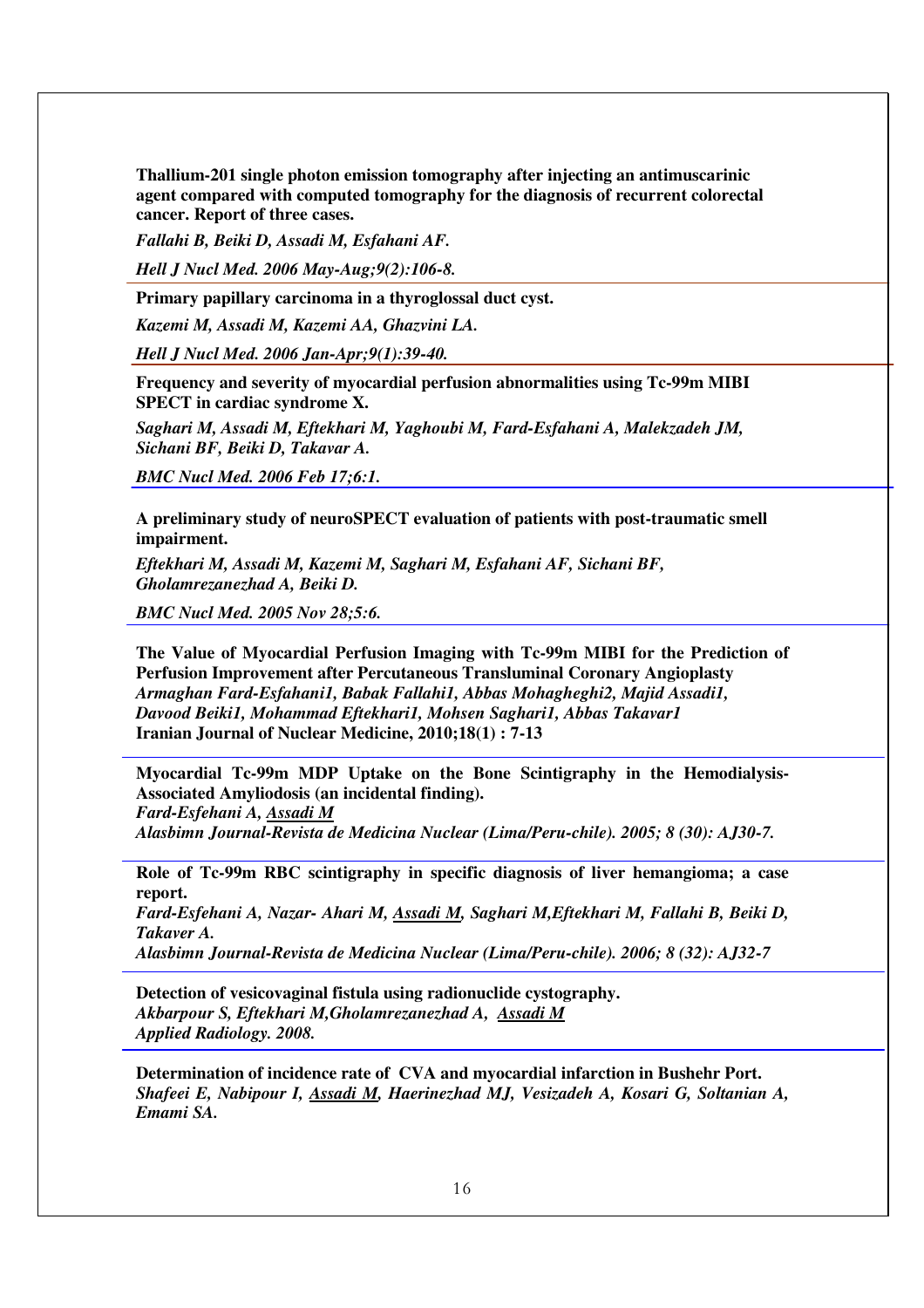*ISMJ. 2009; 11(2) , 245-50.* 

**Determination of Thyroid volume by ultrasonography in children aged 7-11 years-old.**  *F.Moradhaseli, S.Abbasi,I.Nabipour,M.Assadi. ISMJ. 2009; 6(2) , 144-150.* 

**The Comparison of Brain SPECT and MRI in Pateints with Mild Head Trauma.**  *M.Assadi,M.Saghari,S.Akbarpour,M.Eftekhari. ISMJ. 2006; 9(2) , 135-40.* 

**Calcinosis cutis in the SLE: bone scan pattern** 

 *M.Eftekhari , M.Assadi, A.Fard-Esfahani , D.Beiki ,B. Fallahi. Iranian Journal of Nuclear Medicine-Official Journal of Iranian Society of Nuclear Medicine (Tehran/Iran). 2004; 12(22): 1-4.* 

**The role of myocardial perfusion imaging in the screening of silent ischemia in diabetic patients .** 

*M. Assadi, I. Nabipour, M. Saghari, M. Eftekhari, M.R. Pourbehi, K. Afrasiabi. ISMJ, 2010; 13(1), 59-7.* 

**The comparison of personality characters in subjects who referred to underwent Rinoplasty** 

*M.Naraghi, M.Kazemi,M.Rohani, AA.Kazemi,F. Allameh, JM .Malekzadeh,M.Assadi Journal of Armaghan denesh –Official journal of Yasuj University of Medical Sciences (Yasuj/Iran).2005,4(20);92-109.* 

**The Accuracy of CT-scan in Patients with Carotid and Jugular Vessels Resulting from Head and Neck Tumors** 

*L.Aghaghazvini, H.Sharifian, Habib Mazaher, P.Dabirmoghaddam,M.Assadi Journal of Armaghan denesh –Official journal of Yasuj University of Medical Sciences (Yasuj/Iran).2006,12(3);53-60.* 

#### *Papers Presented*

*More than 200 presentations in International (EANM, WFNM,…) and National Congresses* 

*Professional Memberships* 

*2008-Present: European Association of Nuclear Medicine (EANM ) 2008-Present: Society of Nuclear Medicine (SNM), USA 2012-present: Society of Nuclear Cardiology ,USA 2008-Present: Hellenic Society of Nuclear Medicine 2005- Present: International Society of Stroke, USA. 2002- Present: Iranian Society of Nuclear Medicine; 2002-Present: Medical Council, I.R. Iran;*